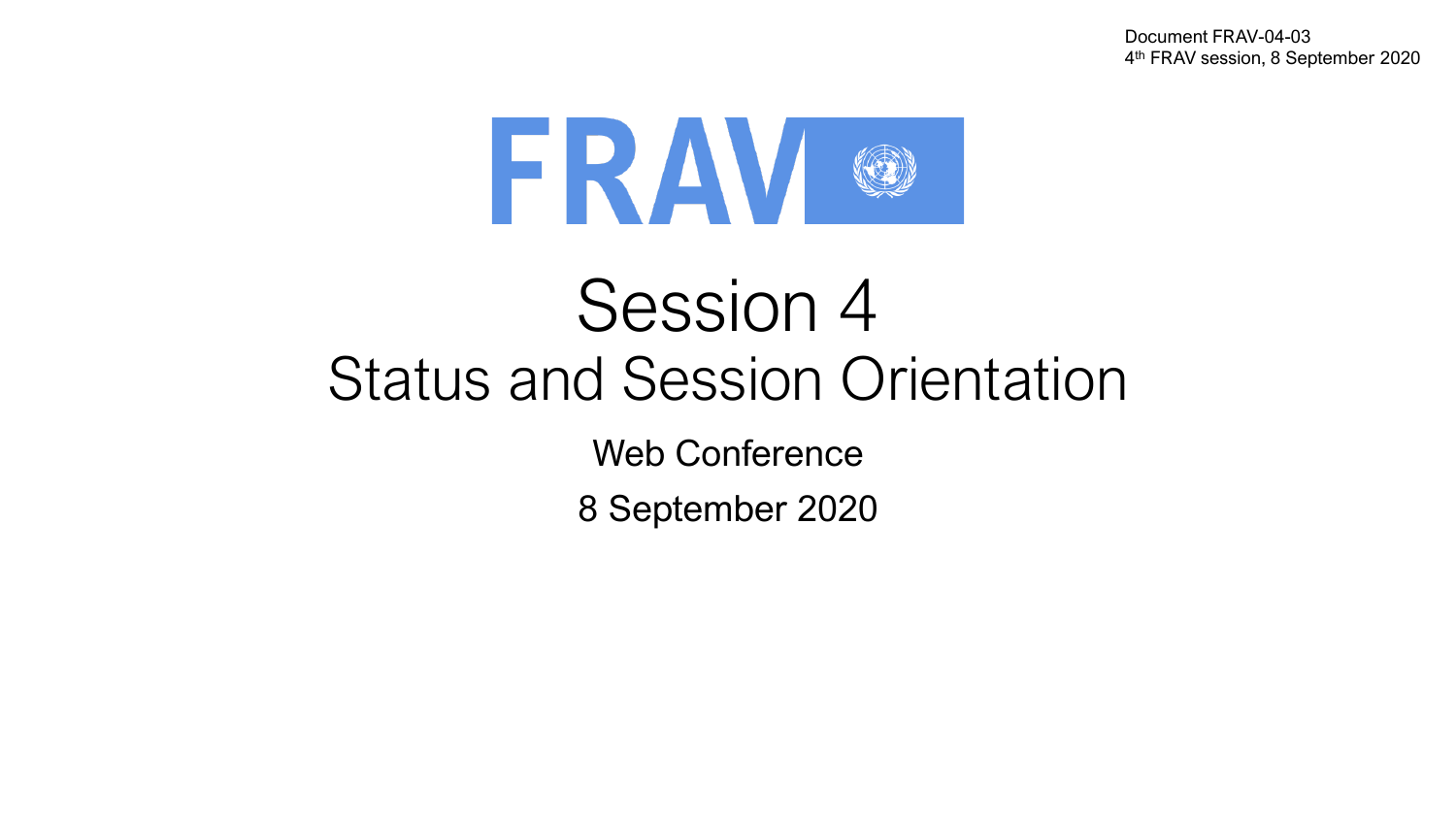

- Nature and content of the ODD chapter
- Nature and content of the System Safety chapter
- Response to VMAD's request for input after the September **GRVA**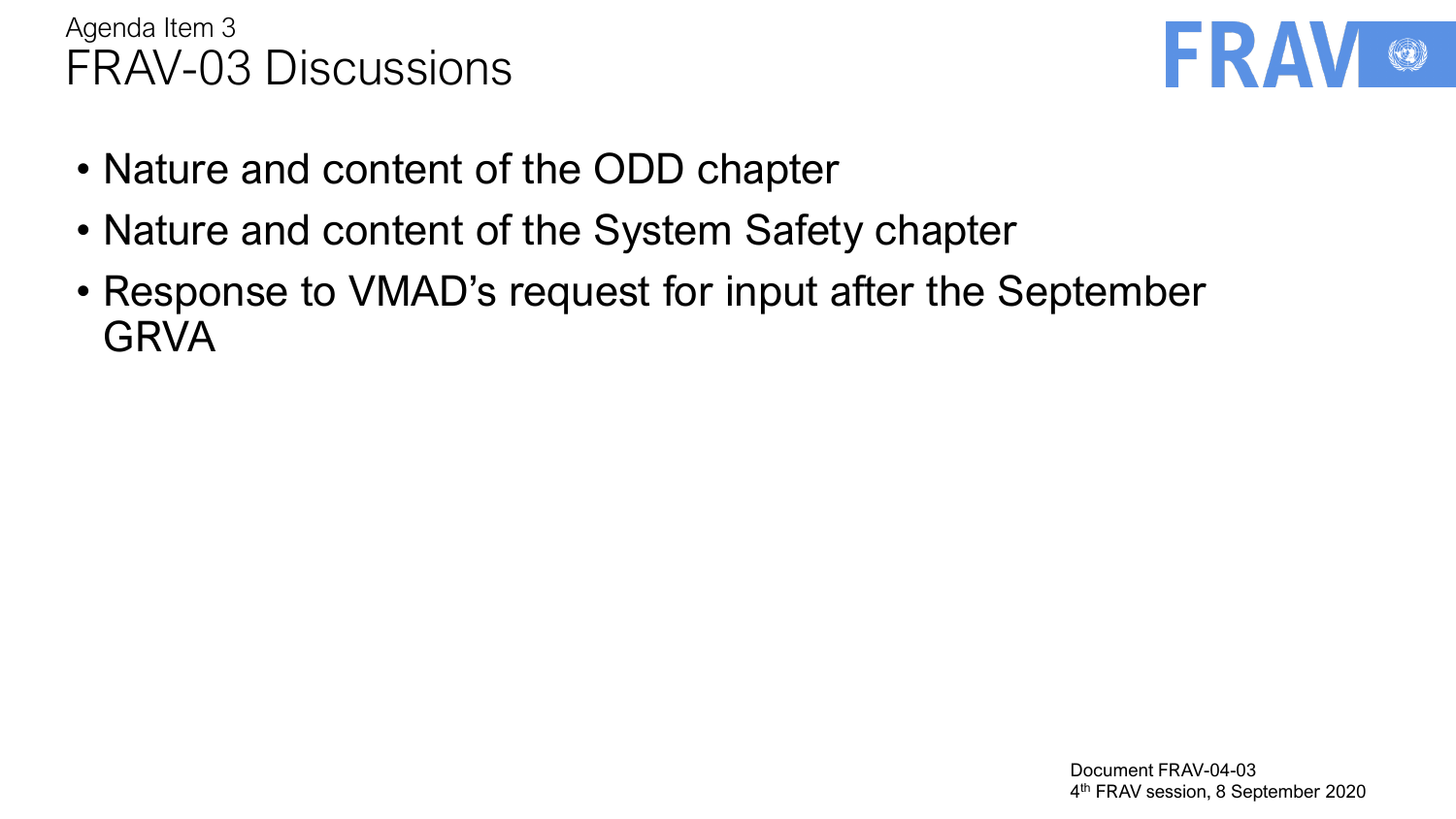

- Nature and content of the ODD chapter
	- Manufacturers provide ODD descriptions (ADS uses and constraints)
	- Descriptions enable use of high-level requirements for specific ADS
	- Does "ODD" cover the expected information needs?
- Nature and content of the System Safety chapter
- Response to VMAD's request for input after the September GRVA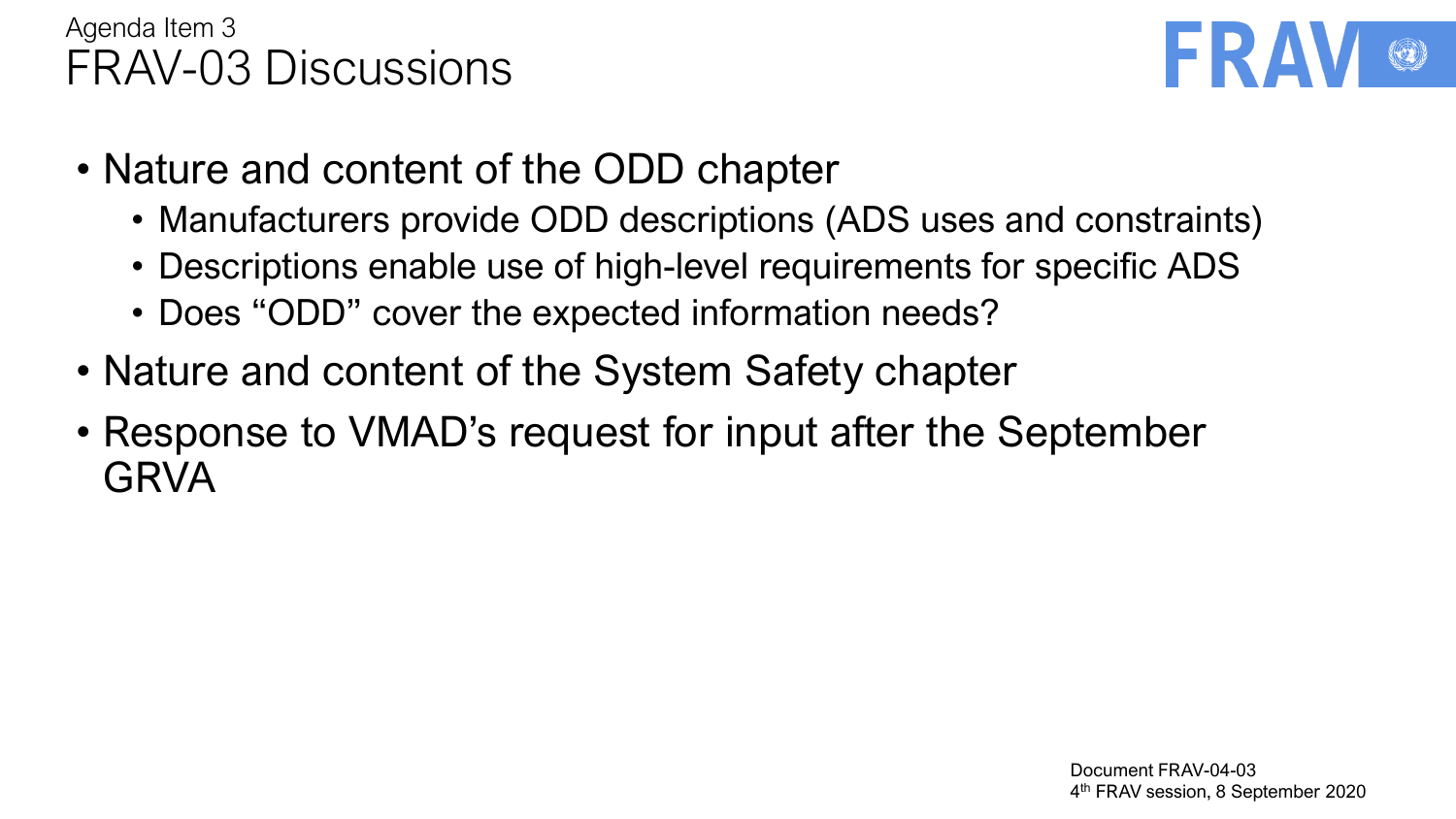

- Nature and content of the ODD chapter
	- Manufacturers provide ODD descriptions (ADS uses and constraints)
	- Descriptions enable use of high-level requirements for specific ADS
	- Does "ODD" cover the expected information needs?
- Nature and content of the System Safety chapter
	- System safety includes ADS design, operational safety, and safety methods
	- What should the "System Safety" chapter focus on?
- Response to VMAD's request for input after the September GRVA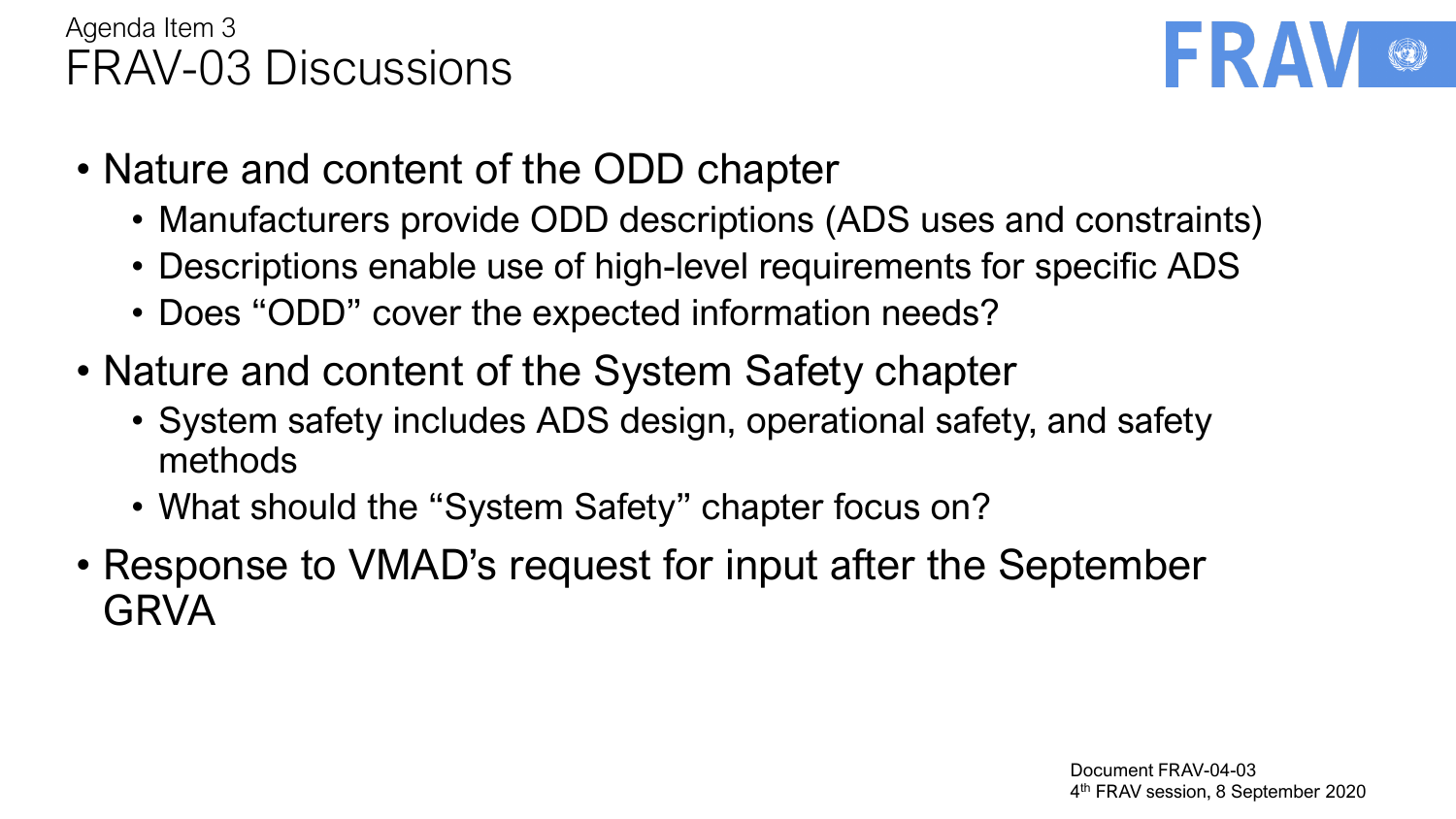

- Nature and content of the ODD chapter
	- Manufacturers provide ODD descriptions (ADS uses and constraints)
	- Descriptions enable use of high-level requirements for specific ADS
	- Does "ODD" cover the expected information needs?
- Nature and content of the System Safety chapter
	- System safety includes ADS design, operational safety, and safety methods
	- What should the "System Safety" chapter focus on?
- Response to VMAD's request for input after the September GRVA
	- VMAD has requested clarity on FRAV output by October
	- FRAV should transition to work on individual specifications under D5
	- How should FRAV develop these specifications?

Document FRAV-04-03 4 th FRAV session, 8 September 2020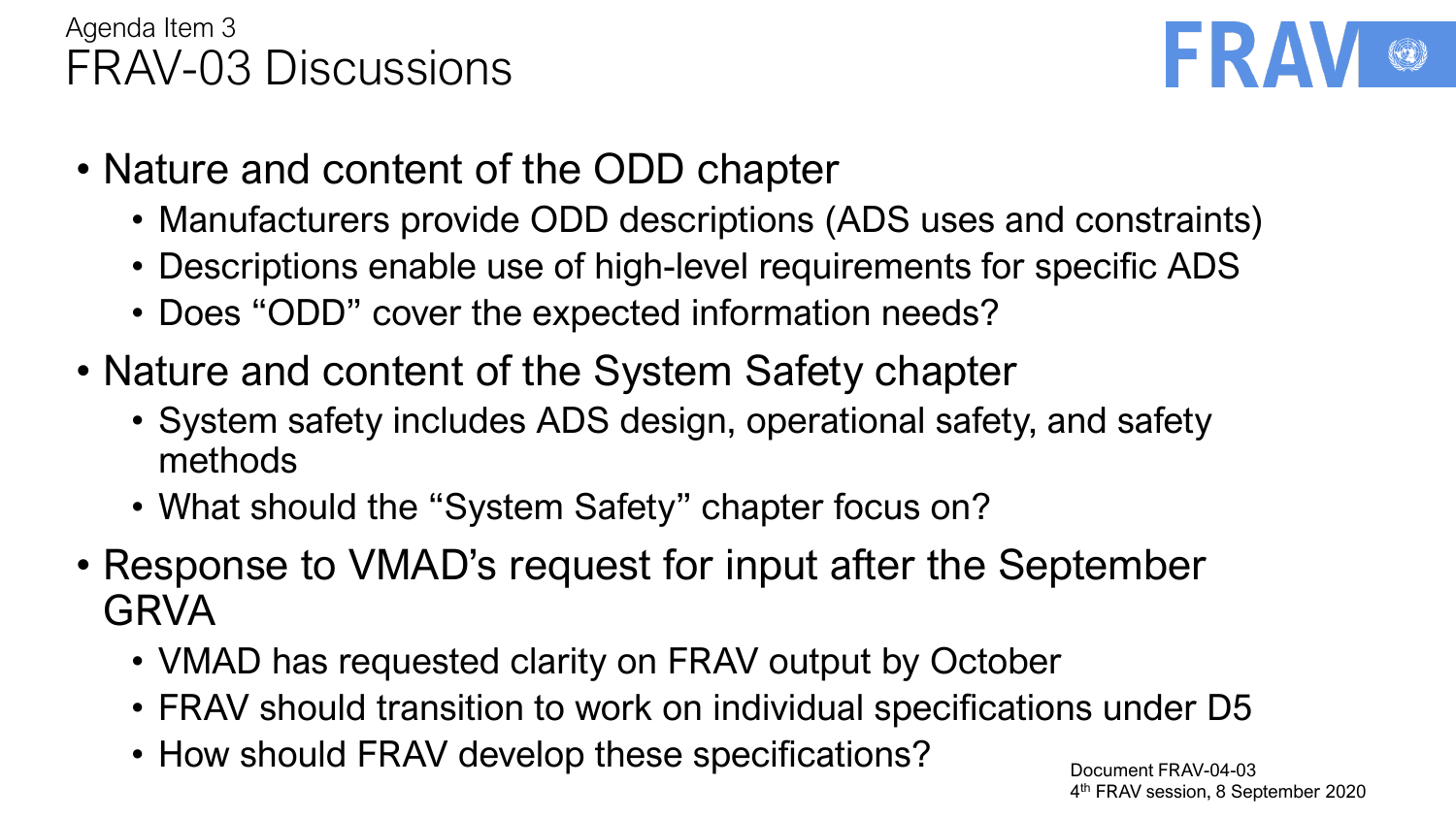# Addendum 1 Comments

- ODD Descriptions
	- ODD includes what regulators say it should include
	- ODD refers to external conditions
	- ODD definition implicitly refers to external conditions
	- ODD definition should explicitly refer to external conditions
	- Chapter should be ODC with subsections for ODD and other constraints
- System Safety
	- Too broad because refers to design aspects and safety methods
	- Functional safety and operational safety refer to methods
	- DDT refers to functions necessary to operate a vehicle in traffic

**No Consensus**



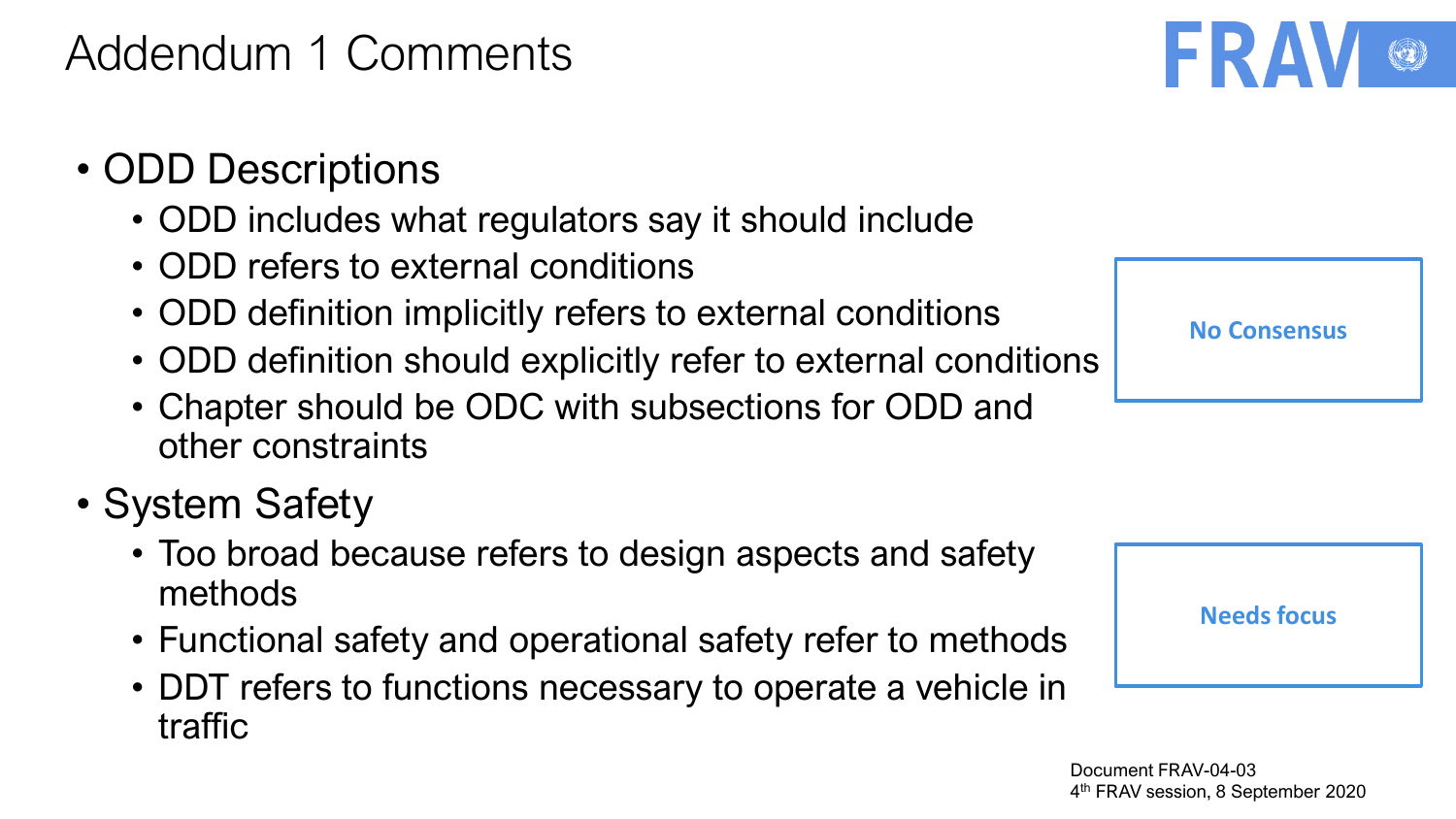

Transition FRAV to work on individual ADS safety requirements

Reach working consensus on Document 5 development

Reach working consensus on ODD chapter issues

Reach working consensus on System Safety chapter issues



Document FRAV-04-03 4 th FRAV session, 8 September 2020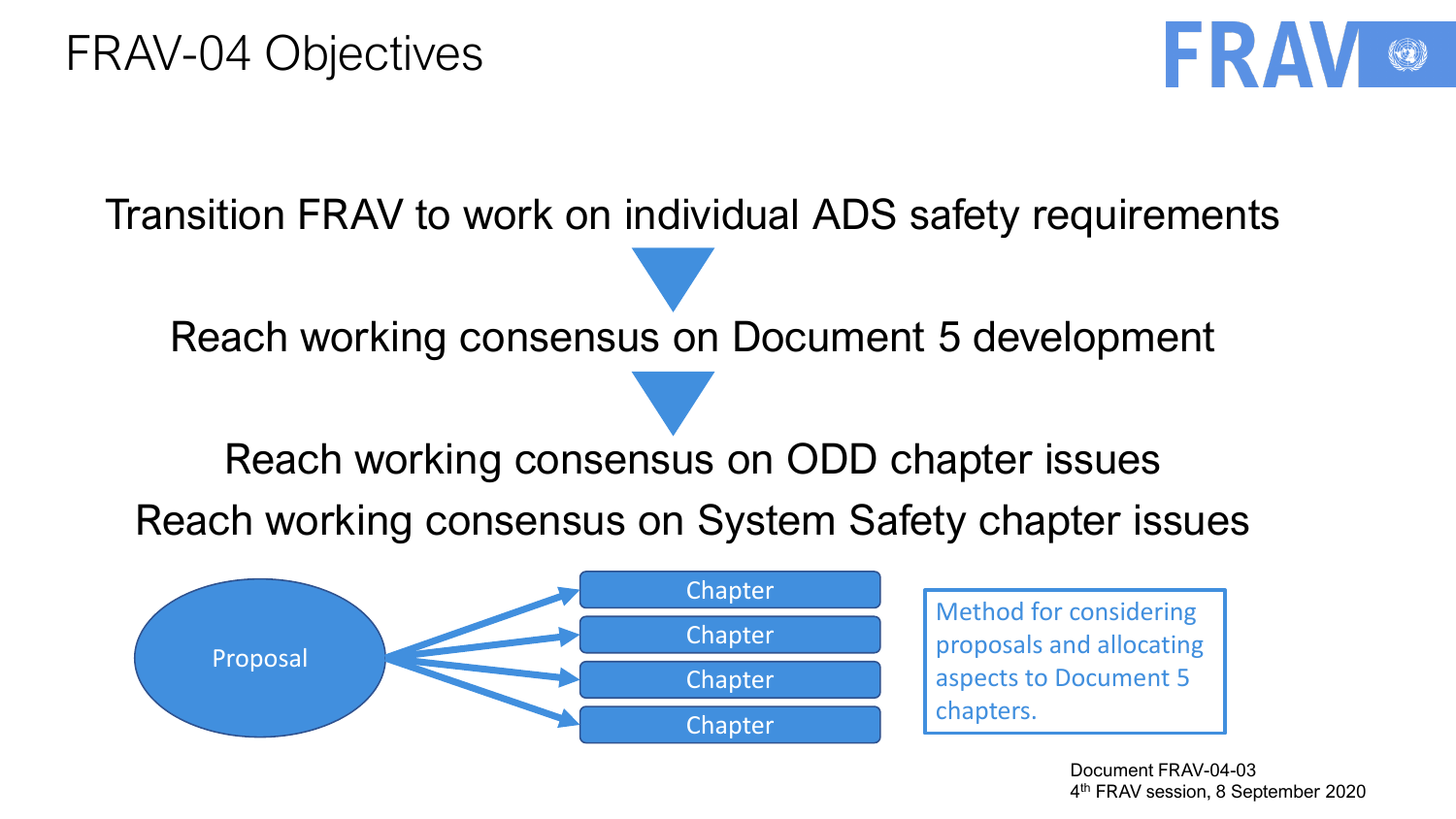# Hypothetical Discussion of Proposal

"The system shall detect and identify lane markings"

"Too specific—ADS may not need lane markings"

"Yes, but some ADS may rely on lane markings"

"Lane markings were invented to assist in vehicle positioning"

"Safe positioning depends on position/movement of other road objects"

"'Lane markings' should be under ODD"

"ADS should maintain safe road position"

"Based on road/lane widths and road objects"

"ADS should determine road position"

"ADS should detect and respond to objects"

How do we address this kind of discussion under Document 5?

Document FRAV-04-03 4 th FRAV session, 8 September 2020

FRA

O